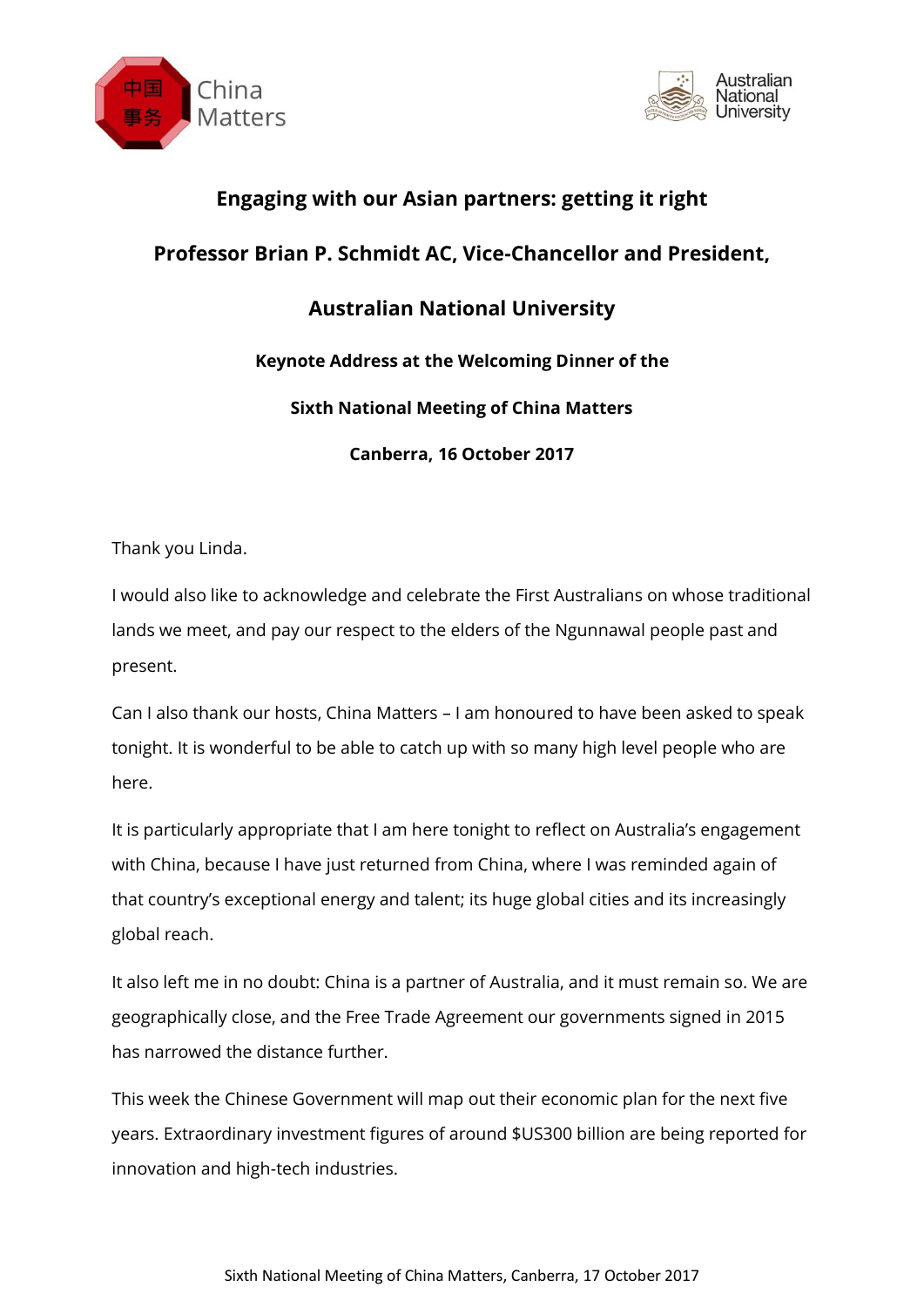There are clear opportunities here for Australian research and development collaboration – and even greater opportunities for Chinese and Australian students in the future.

In international education – from schools to universities – the number of Chinese students studying in Australia rose this year to almost 170,000.

There is a lot for us to build on – and, as always between friends – we will sometimes see things differently.

Last week Secretary of the Department of Foreign Affairs and Trade, Frances Adamson, who is here this evening and who has spent so many years building bridges between China and Australia – touched on the many positives, and some of the differences, in the Confucius Institute Annual Lecture in Adelaide.

She talked about the significant benefits of international education in terms of Australian and Chinese students being able to build deeper engagement and collaboration. But she also addressed the security concerns that may limit what we hold as the central idea of a great university education: academic freedom.

Frances's lecture was timely, because with our partnership growing and our ties strengthening, there is now an opportunity to reflect on what this all means to us as a nation, to universities as providers of education, and to the benefits and challenges in the changing relationship between Australia and China.

First, I am encouraged that our relationship has become more mutual. The numbers of Australian students going to China to broaden their experience has grown significantly, up 83 per cent since 2011, and at ANU we particularly encourage them to do so. After all, one of our roles is to build Australia's knowledge of Asia and the Pacific, at the heart of which sits China. Our nations can work well together when we understand each other's cultures and worldviews.

Second, international engagement through education is not just good diplomatic practice. It is a major slice of the Australian economy. Last week the news came that education exports earned Australia \$28 billion dollars this year. An incredible 29 per cent of international students in Australia this year are from China.

Education is Australia's largest non-mineral export – something we should be proud of.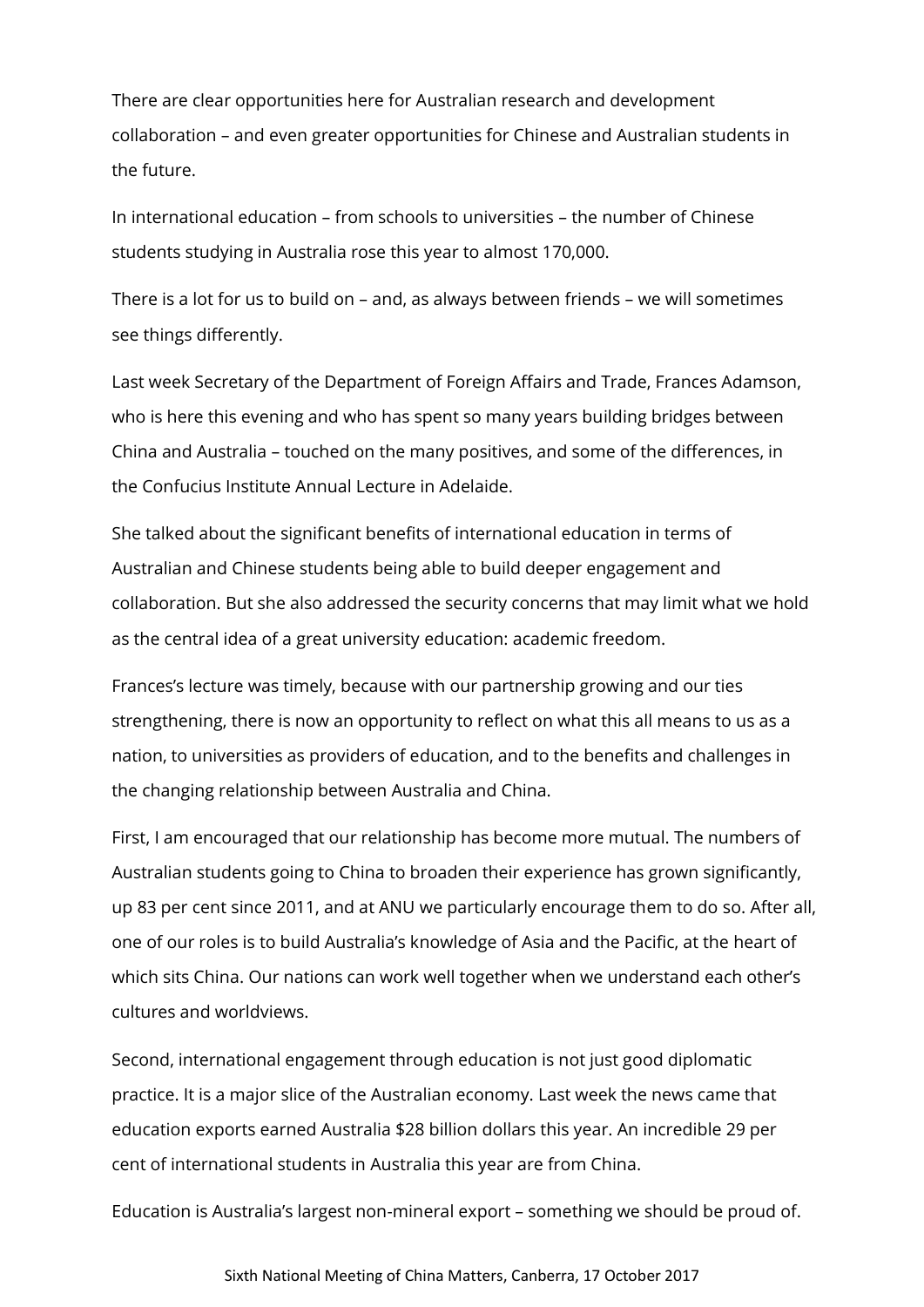But we must also carefully steward this industry, which is a sophisticated, reputationbased, global enterprise. Australia's success is based on our hard-won reputation for academic quality and critical engagement with ideas. Students choose Australia because we are a home of rigorous inquiry. Anything our sector does to change that will also damage our quality and consequently our reputation.

Exporting education on this scale is an exceptional opportunity to build affinities across borders and cultures, and create a network of influence and soft power that will have unimaginable reach in the decades to come.

It is also an enormous privilege for us to be able to educate the next generation of global citizens.

We know this because ANU has been welcoming Asian students to our university for decades.

Some of them have returned to their homelands and gone on to contribute at high levels in Governments in our region. Take Indonesia for example. Former Indonesian Vice-President, Boediono graduated from UWA and later studied at Monash, did a PhD at the University of Pennsylvania, then he worked in the Indonesia project at ANU in the early 1970s.

Other examples of ANU alumni from Asia include former Foreign Minister Dr Marty Natalegawa former Minister of Trade and Minister of Tourism and Creative Economy, Dr Mari Pangestu and former Minister of Finance, Dr Muhamad Chatib Basri.

All of these people have gone on after politics to be key influencers in other ways to Indonesian society and the impact they have on their society and culture is immeasurable.

Five years ago, most of the Chinese students who came here wanted to stay in Australia. Now, most of them want to go home.

When I look at our alumni, we have a pretty good idea of what their net worth is.

And guess what, the ones that go back to China are where our very rich young alumni are emerging.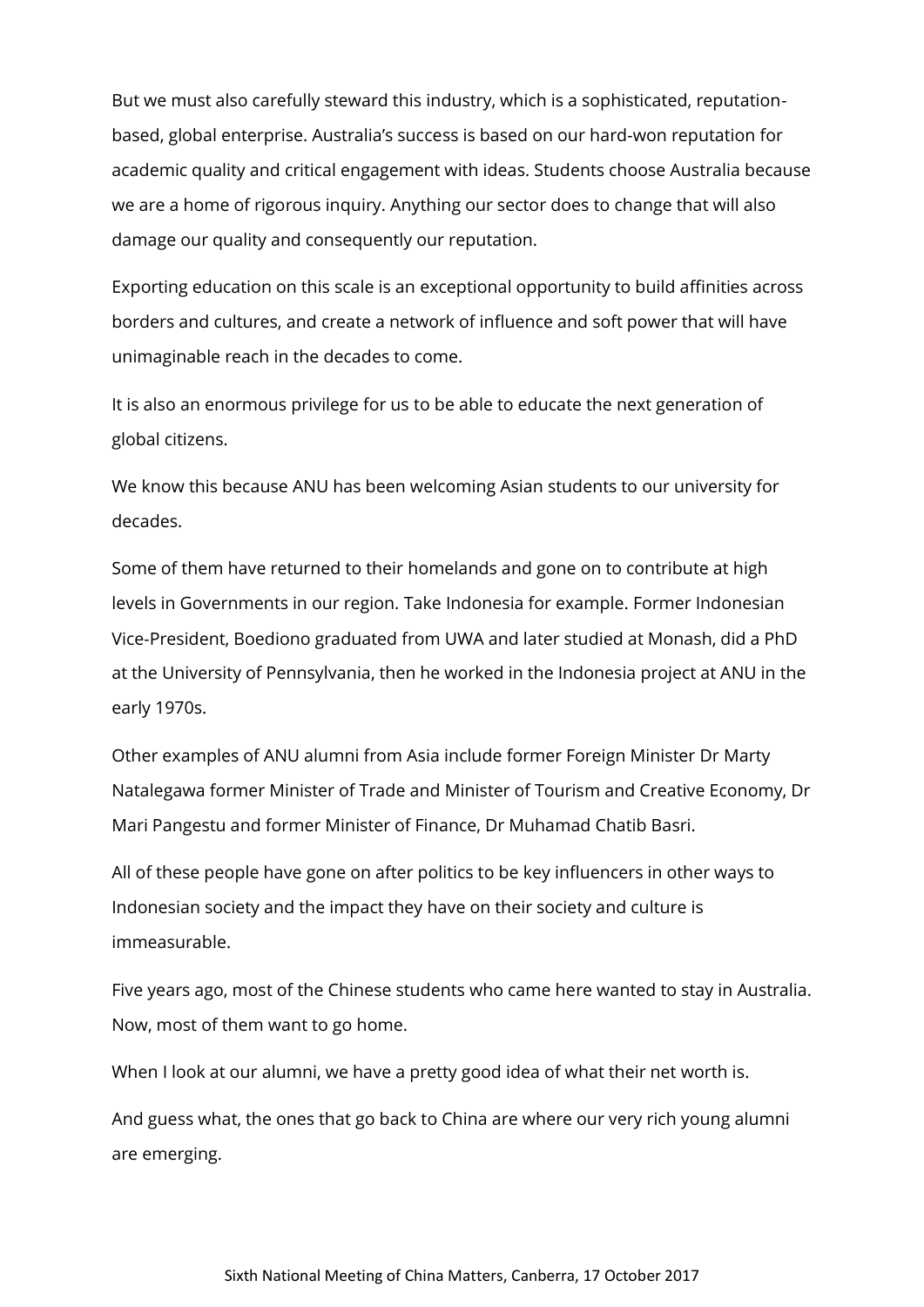Staying in Australia, of course has its benefits, but if getting rich quick is one of your objectives, your chances are better in China.

In China, among our alumni, we have at least 40 CEOs, Managing Directors, Presidents or Chairs of Boards. We have directors in the Ministry of Commerce, Ministry of Finance, Ministry of Agriculture and the State Ethnic Affairs Commission. We have other high ranking officials in government departments, companies, banks and universities.

These people share a common experience—that of an Australian education and exposure to our lifestyle and values – and they will be the foundation of positive longterm relations between our countries.

If we give Chinese young people a wonderful experience in Australia, and then they return to China, we have created a network of alumni who are also ambassadors and champions for our nation. In this century, where China is so crucial to the world's economy, security and stability, this magnifies Australia's influence.

But we are getting ahead of ourselves. International education is also very complex, and – at its heart – involves people making significant sacrifices and making huge adjustments to grab an opportunity.

Inevitably, many international students, including those nearly 170,000 Chinese students in Australia right now, have experienced the difficulties of adjusting to Australian society. Some of these are about acclimatising, overcoming the language barrier, getting familiar with the culture.

Others are more serious and, thankfully, much less common. If you follow the news, you will have seen allegations of spying, monitoring by the embassy and other students, infiltration of our society, or harassment of families at home.

It is incumbent on us to recognise and address those challenges and we are working in partnership with other universities and the Australian government on this important area.

Whatever measures we take, at the heart of our response will always be a commitment to **academic freedom**, and making sure our students are exposed to new ways of thinking. These philosophies are embedded in our policies and are an essential part of the fabric of who we are.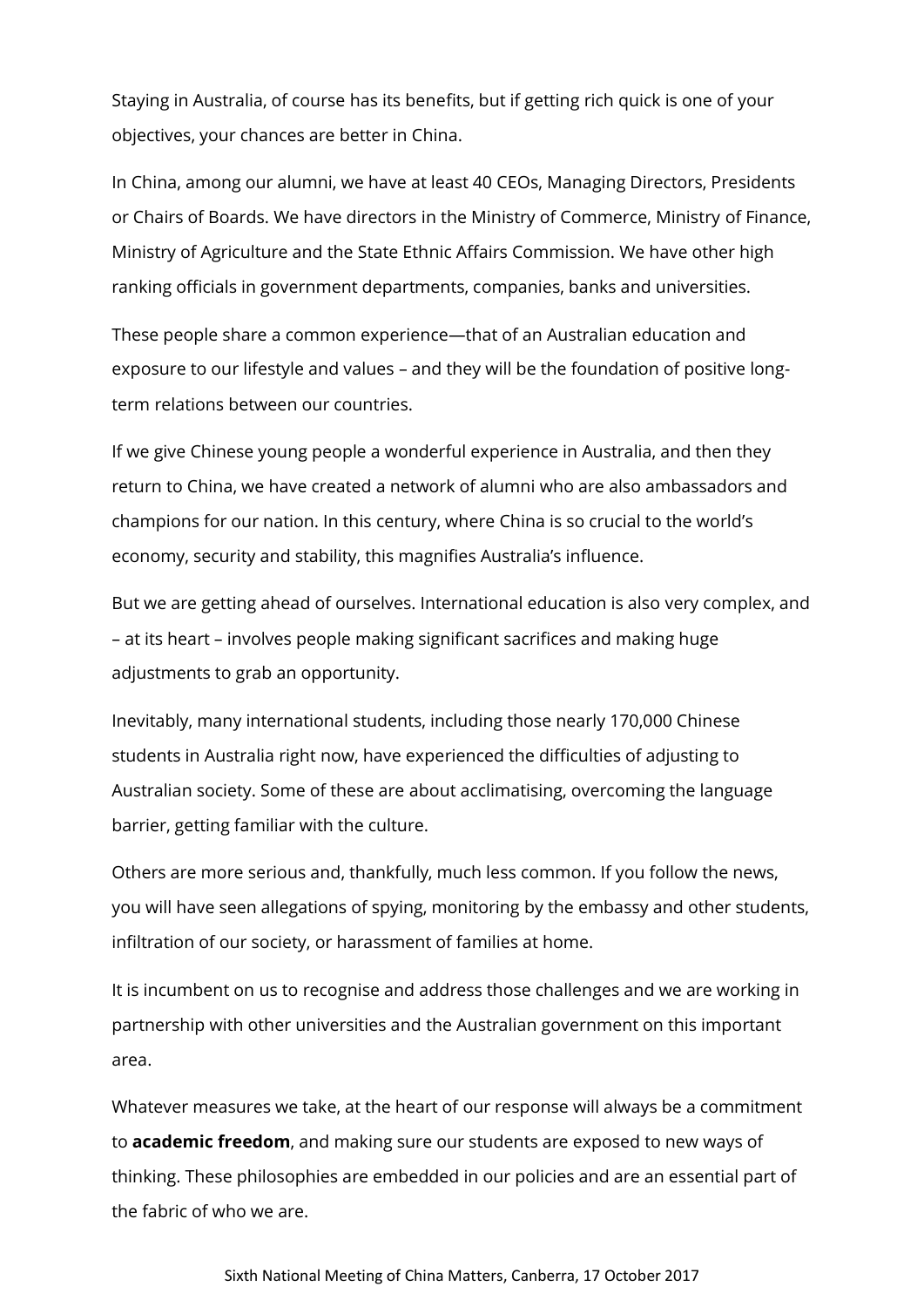We understand and respect the different academic traditions around the world, and that our increasingly global universities need to support students they admit who are based in those alternative traditions.

But at the core of ANU's success – is one key principle – that everyone is free to challenge ideas, to counter received wisdom, and has the ability to feel comfortable being challenged.

We want our graduates to be resilient, respectful, critical thinkers. That is the set of skills they are paying to learn.

But part of acquiring intellectual maturity is rooted in belonging. And that requires a campus community that is welcoming and cohesive.

We know from our own campus that students from different backgrounds sometimes club together based on their common nationality.

This is understandable – but it's not optimal. Nor is it an issue unique to our Chinese students and we will continue to encourage ANU students from every background to integrate.

Australia is often described by our own Prime Minister as the most successful multicultural society in the world. So integration, on this continent where so many immigrants have made their home, is part of the quintessentially Australian experience.

How do we encourage this community to form? By creating structures and mechanisms for them that make it easier to engage, and to give them alternatives to self-organised or government-organised activities.

Simple changes in our residential halls, where we will prioritise housing a wider range of nationalities, mean people from across the world will live together, engaging naturally and experiencing each other's cultures.

What makes these student communities so richly diverse and fulfilling is that they are made up of individuals. And this, for me, is the key insight when we think about how we engage with China, or any other country: that we do so through individuals. Each of them is unique.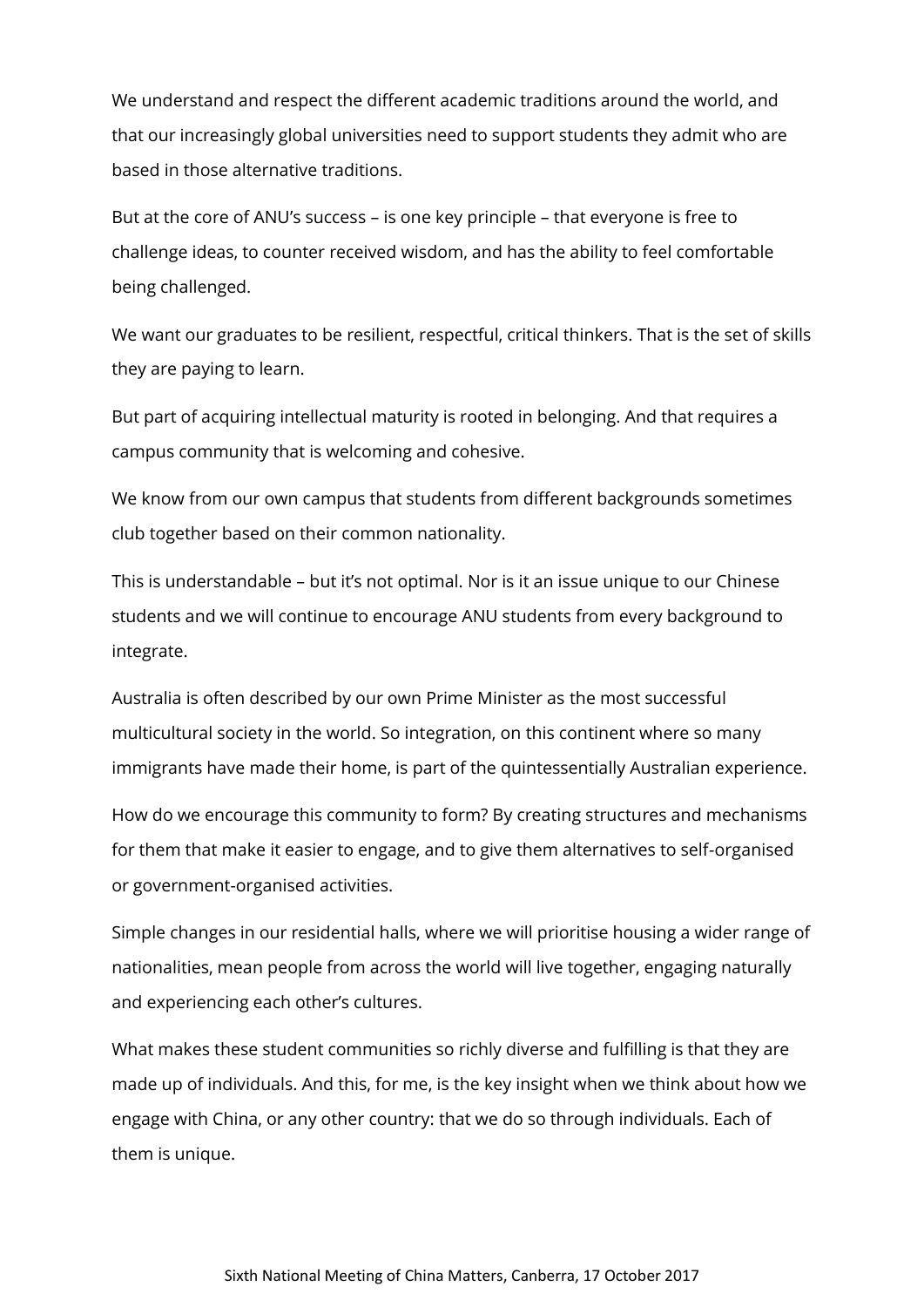Each one of the 170,000 Chinese students in Australia is an individual. Not all are from the People's Republic.

Security concerns need to be acknowledged and addressed. This is part of ensuring that our international relationships – whether in research, teaching or student recruitment – are sustainable and in the national interest.

But security issues also need to be taken in context. There is no upside to letting the security concerns about a small proportion of international students affect our attitude to the wider international student body, whether from China or anywhere else.

What we absolutely must avoid is the flat-out wrong idea that Chinese students are all spies, or incapable of critical enquiry, or that they all think alike.

The students who come to the ANU, who meet our tough entry thresholds and pass our rigorous assessments, are some of the very best and brightest. In fact, they are so impressive, so extraordinarily bright and open to new ideas, that they can succeed in the highly competitive academic environment of the national university.

And, let's not forget, they do all of this this in a language that is usually not their first language, while coping with an unfamiliar culture, a long way from the support that they would have at home.

This makes these students extraordinary, ambitious, and bold. They have the potential to be a great generation of ambassadors for both nations.

The contribution they make to Australia economically, and their role as our champions and ambassadors in the years ahead, means we are doing Australia a huge disservice if we allow negative perceptions of Chinese students to set in.

Our job is to welcome them as colleagues, support them to integrate, encourage them to succeed and hold them to the exceptionally high standards we expect of any member of our community. **We will be rigorous in doing this.**

At ANU our international cohort supports our global standing as one of the great universities of the world. In fact, all of the great universities of the world are international. But it also enhances the value of the education we provide to all our students, including the Australians. Everyone we enrol learns to work alongside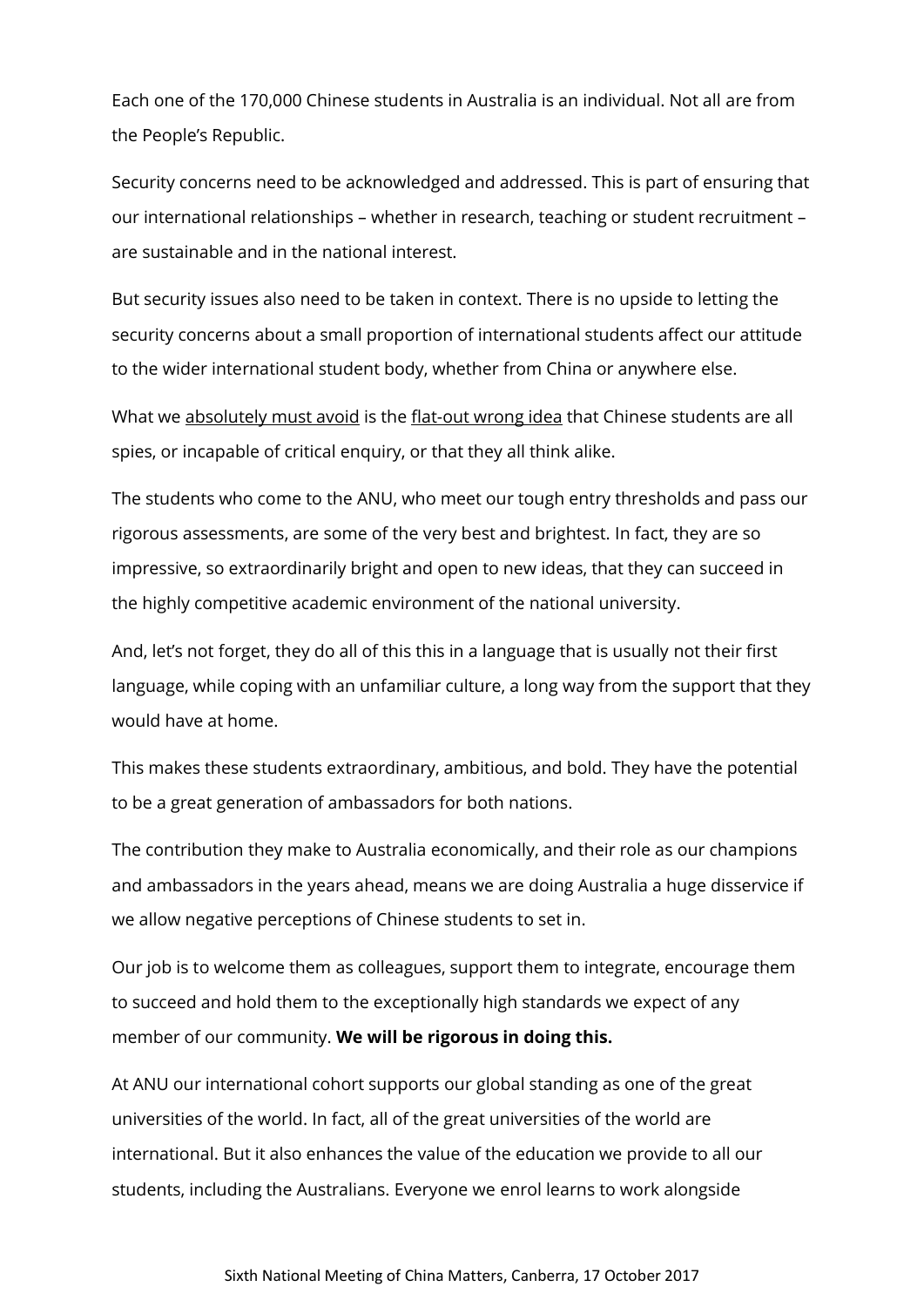colleagues from around the world. The simple act of engagement across cultural boundaries and traditions broadens the scope and horizons of every one of our students.

And we cannot rest on our laurels. The Chinese university system is improving in leaps and bounds, so these advantages and opportunities for Australia are threatened not only by our competitors around the world – but also by the emergence of the great Chinese universities, like our partners Tsinghua and Peking, who are rapidly rising up the global rankings.

And the war for talent is not just in students, of course – we value enormously our staff of Chinese background, whether from the PRC or elsewhere. When I consider the next wave of outstanding academic hires, I expect some of them to come from China.

For us this means that the question now is: how do we keep attracting Chinese talent, who may be disinclined to invest their time, money and hopes in coming all the way to Australia?

The answer to that question lies in remaining distinctively excellent, which is my mission as the Vice-Chancellor of ANU. Our University is blessed with the most exciting remit of all: to improve our nation and our world.

The scope of our ambitions, and the genuinely free intellectual environment by which our institutional integrity lives or dies, is how we will remain distinctive in Australia, and attractive to students from around the world.

One lesson we can certainly learn from China is this: Investment in higher education, research and innovation is one of the most important strategic investments the government can make. China's targeted strategy to build a world-class university sector is bearing fruit: seven Chinese universities now in the top 200 of the Times Higher Education rankings, up from four last year, and just two a few years ago.

This acceleration comes at a time when Australian governments are questioning the funding of Australian Higher Education, and looking at ways to save dollars rather investing in our nation's future. (As an aside - there is no comprehensive University in the world ranked higher than ANU with a budget lower than ours – squeezing us further is not going to make us stronger)